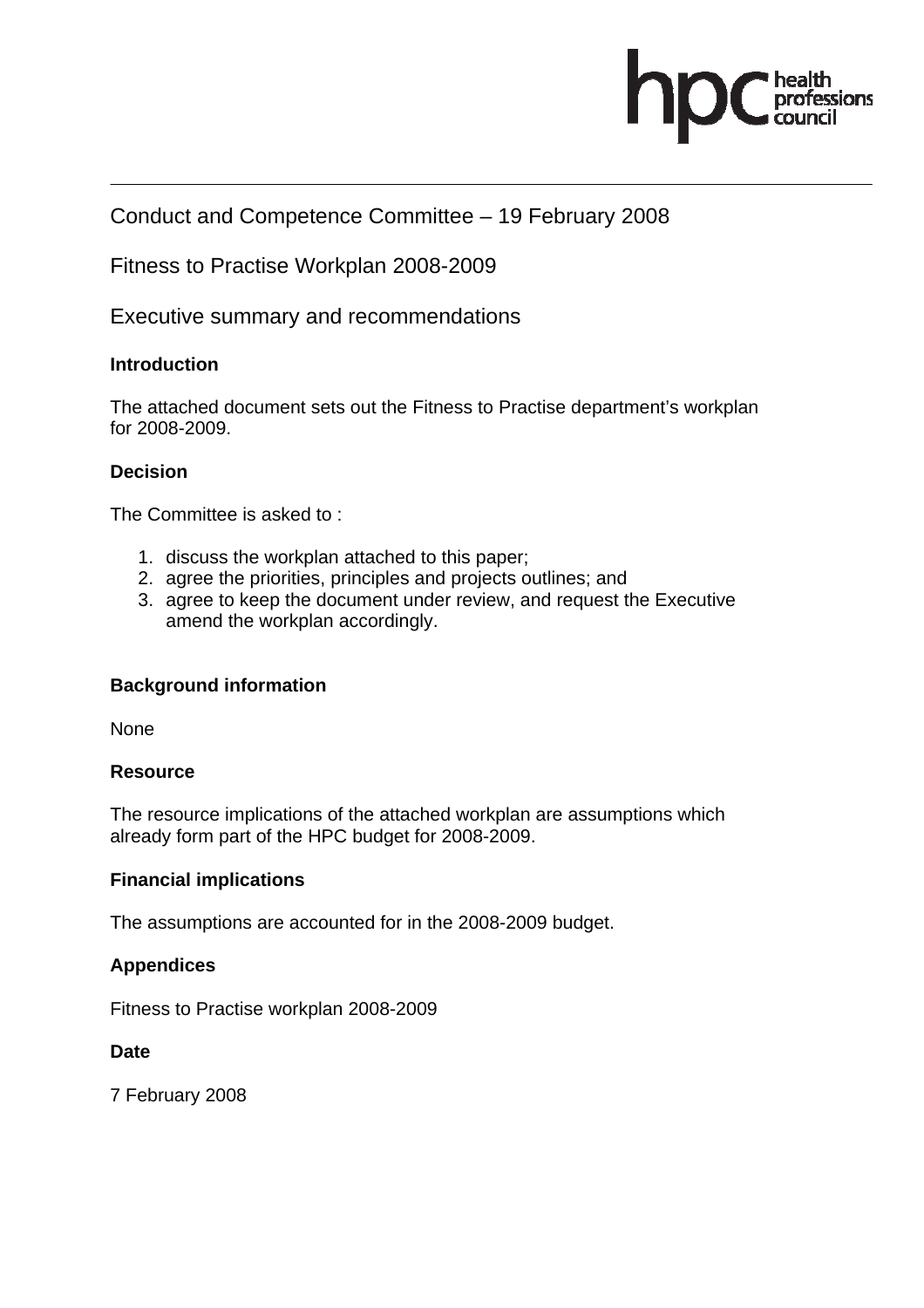# Fitness to Practise Workplan 2008 - 2009

# **Contents**

| Achieving the Fitness to Practise Department Objectives 2008-2009  - 10 - |  |
|---------------------------------------------------------------------------|--|
|                                                                           |  |
|                                                                           |  |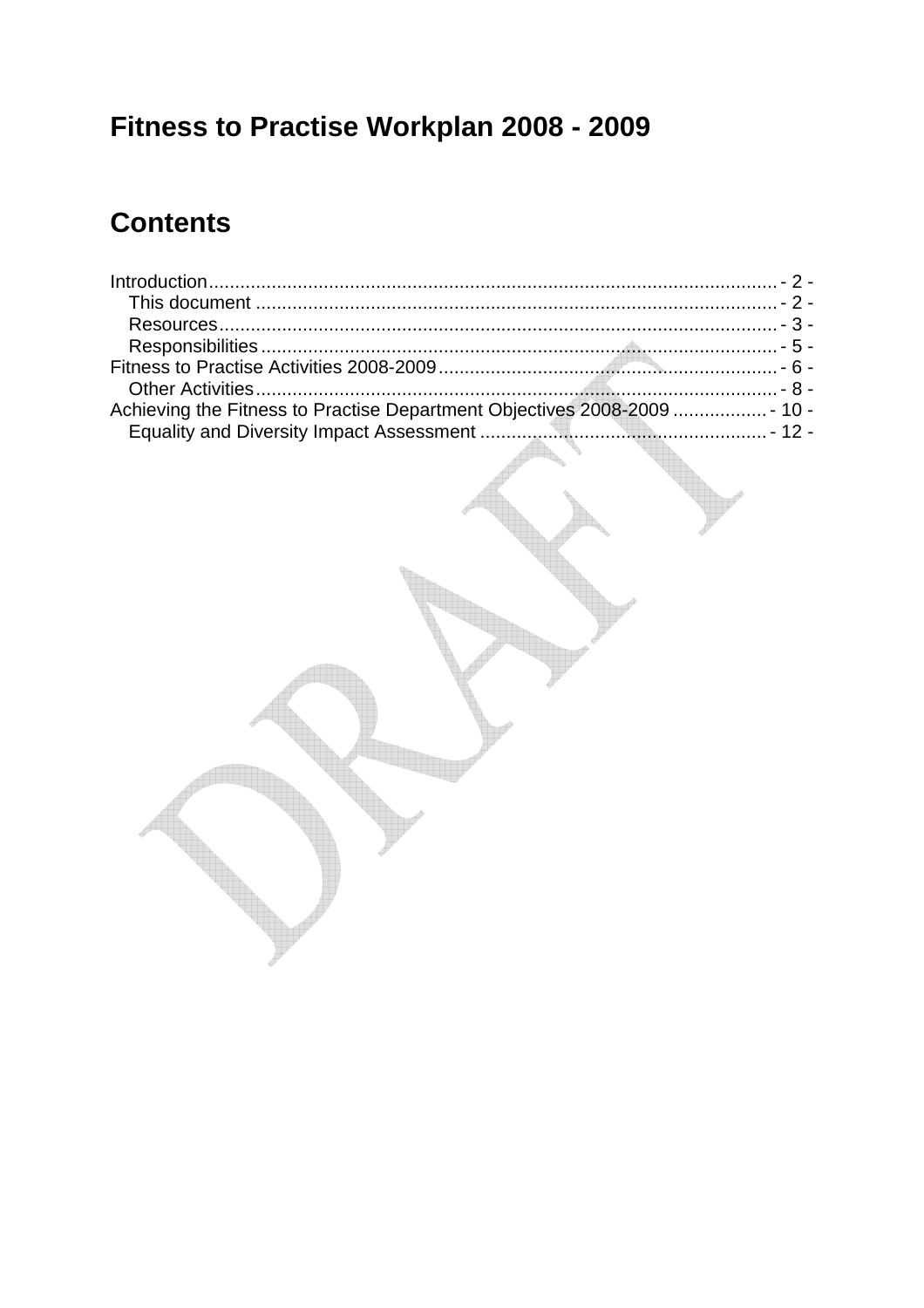# **Introduction**

## *This document*

This document sets out the priorities for the financial year April - March 2008-2009 and addresses how the Fitness to Practise department will grow, develop, improve and progress. It provides a basis against which the work of the Fitness to Practise department can be planned and measured.

As in 2007-2008, the Fitness to Practise department, due to the nature of its work, will also have to manage high profile cases which attract media interest and allegations which may require an immediate interim order. It is important that departmental planning allows for timely responses to unpredictable situations when they arise. Unpredictable situations include CHRE referrals to the High Court and appeals against both registration appeals and fitness to practise decisions.

The Fitness to Practise department work plan reflects both the work of the three practice committees and the operational requirements and improvements necessary to run the fitness to practise process and also those processes which lie outside the work of the practice committees.

| Date       | Ver. | Dept/Cmte        | <b>Type</b><br><b>Doc</b> | <b>Title</b>                                  | <b>Status</b>               | Int.<br>Aud.         |  |
|------------|------|------------------|---------------------------|-----------------------------------------------|-----------------------------|----------------------|--|
| 2007-12-12 |      | F <sub>2</sub> P | <b>STRAT</b>              | Practise Workplan 2008-<br>Fitness to<br>2009 | Draft<br>DD:<br><b>None</b> | Internal<br>RD: None |  |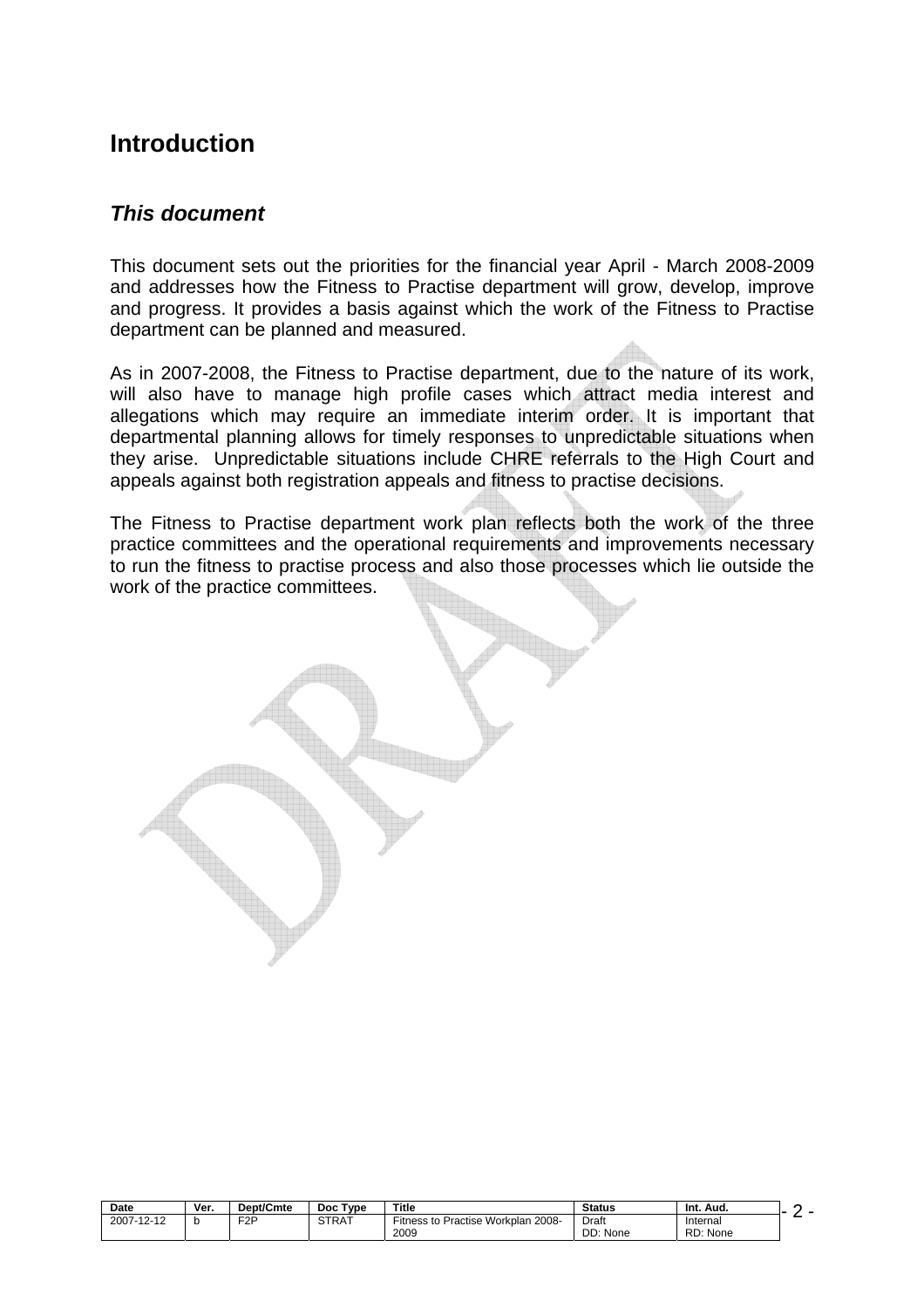# *Resources*

The fitness to practise department (as at  $31<sup>st</sup>$  March 2008) consists of 23 employees

Kelly Johnson **Director of Fitness to Practise** Merle McKinley McNair PA to the Director of Fitness to Practise

#### **Case Management**

Eve Seall **Exercise Seall** Head of Case Management

#### **Case Team 1**

Zoe Maguire **Lead Case Manager** Ciara O'Dwyer Case Manager Hannah Essex Case Manager Simon Thompson Case Manager Vacancy **Case Manager** 

#### **Case Team 2**

Sabrina Adams **Case Manager** Nick Grassby<br>
Nick Grassby<br>
Case Manager<br>
Case Manager John Lucarotti<br>
Dominic Williams<br>
Case Manager

# **Case Team 3**

Gemma Lee Case Officer Jonathan Dillon Case Officer

Russell Brown Lead Case Manager

**Case Manager** 

Vacancy **Lead Case Manager** Grant Edgeworth Case Officer (from 1<sup>st</sup> April 2008)

Case Team 3 report to Zoe Maguire until a lead case manager is appointed to case team 3.

#### **Adjudication**

Hearings Team

Victoria Adams Hearings Officer

# Alison Abodarham Hearings Manager

| Date                      | Ver. | Dept/Cmte  | Type<br>Doc  | <b>Title</b>                                                  | <b>Status</b>  | Int.<br>Aud. |  |
|---------------------------|------|------------|--------------|---------------------------------------------------------------|----------------|--------------|--|
| 2007-1<br>.40<br>$2 - 12$ |      | <b>EOD</b> | <b>STRAT</b> | Workplan<br>2008-<br>$-\cdot$ .<br><b>Fitness to Practise</b> | Draft<br>_____ | Internal     |  |
|                           |      |            |              | 2009                                                          | DD:<br>None    | RD: None     |  |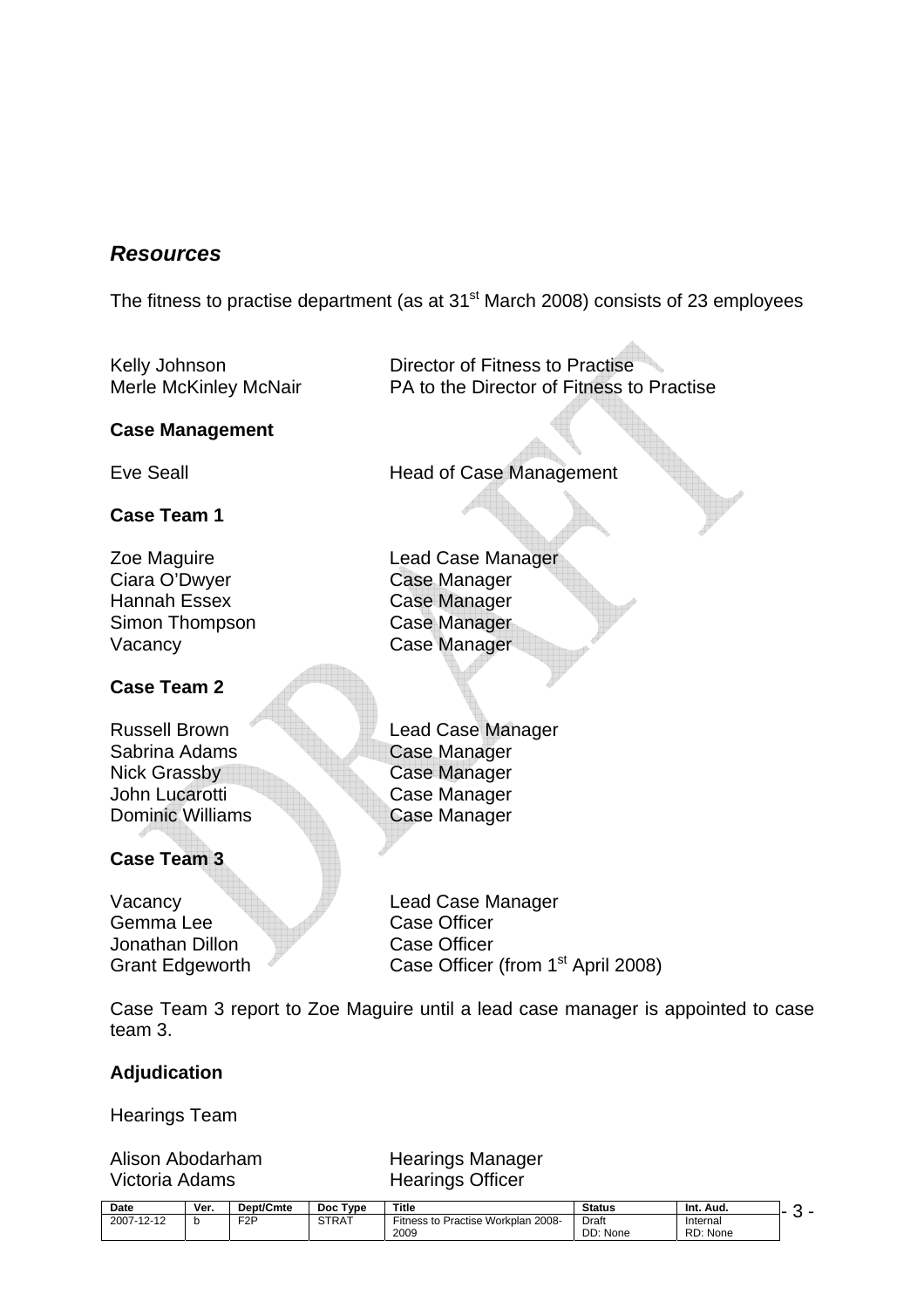James Bryant **Hearings Officer** Anaru Smiler **Hearings Officer** Vacancy **Hearings Officer** 

#### **Administrators**

Grant Edgeworth Team Administrator (Until 31<sup>st</sup> March 2008). Vacancy Vacancy **Team Administrator.** 

The Lead Case Managers and Administrators report to the Fitness to Practise Manager, each case team reports to a lead case manager. The Hearings Manager, Fitness to Practise Manager and PA to the Director of Fitness to Practise report to the Director of Fitness to Practise.

#### **Recruitment in 2008 - 2009**

Three new positions will be created in 2008-2009

- 2 Hearings Officers (including one scheduler)
- 1 Case Officer (Grant Edgeworth with effect from 1<sup>st</sup> April 2008)

#### *Financial*

There will be a fitness to practise budget of approximately £4.7 million in 2008-2009 (subject to approval). This is an increase of approximately 25% from 2007-2008.

This is approximately 34% of HPC's operating budget (subject to approval).

This budget is based on an estimated 480 new allegations being received in 2008- 2009 and a handover of 55 Psychology cases which are at the investigating panel stage.

It is anticipated that there will be a total of 621 days of hearing in 2008- 2009(comprising of full hearings, consent applications, interim orders, review hearings, investigating panels and registration appeal panels)

It is anticipated that the rate of health and character declarations and protection of title cases will remain steady.

The budget estimate also includes CHRE and registrant appeals to the High Court. This includes the financial costs of appeals that were made in 2007-2008 but not concluded until 2008-2009.

The budget is also predicated on fitness to practise case managers presenting interim orders, Article 30 review hearings, consent applications and some conviction FTP cases. Case Managers/Officers present all investigating panel and health and character cases to the investigating/registration panel.

| <b>Date</b>                             | Ver. | Dept/Cmte        | Type<br><b>Doc</b> | Title                                                      | <b>Status</b>     | -Int.<br>Aud.        | . . |
|-----------------------------------------|------|------------------|--------------------|------------------------------------------------------------|-------------------|----------------------|-----|
| 10.10<br>2007-<br>$\prime$ .<br>$2 - 1$ |      | F <sub>2</sub> P | <b>STRAT</b>       | <br>-2008،<br>Practise Workplan<br>-itness<br>: to<br>2009 | Draft<br>DD: None | Internal<br>RD: None |     |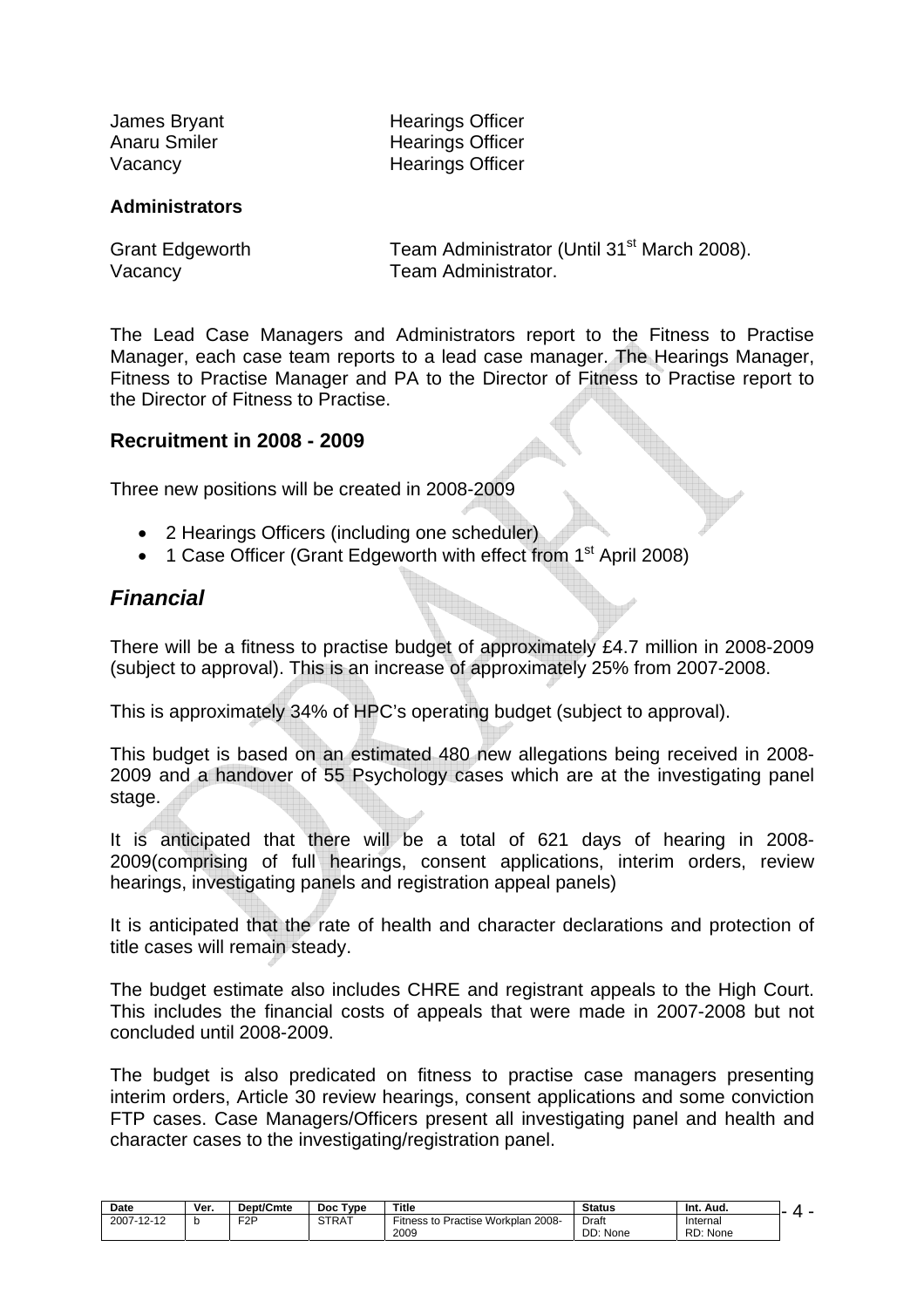# *Responsibilities*

The Director of Fitness to Practise is responsible for the overall management of the team, the development and implementation of the strategy and work plan and the development and management of new projects. The Director of Fitness to Practise also has specific responsibilities as set out in the Scheme of Delegation.

#### **Case Management**

The Fitness to Practise Manager is responsible for HPC's Case Management function across the directorate's range of responsibilities. This includes the management, presentation and investigation of fitness to practise case, the investigation and management of protection of title offences and the management of registration appeals and health and character declarations. She manages the lead case manages in the department and the team administrators.

#### **Case Teams**

There are three case teams within the directorate each managed by a lead case manager. Each lead case manager has a case load and management and auditing responsibilities.

Case teams 1 and 2 will comprise of case managers who are responsible for the management and investigation of allegations and the presentation of fitness to practise cases. Cases will be presented by the team who do not manage the cases.

Case team 3 has responsibility for registration appeals, prosecution of offences, incorrect entry cases, conviction FTP cases and health and character cases. They do not present Article 30 review cases, consent applications or interim orders.

#### **Adjudication – Hearings Team**

The Hearings Manager manages the hearings team and she is responsible for the management of this team. She is also responsible for partner liaison, some elements of budget management and forecasting.

Hearings Officers are responsible for arranging all fitness to practise hearings including review of orders and interim orders. They also act as clerk to the tribunal. They undertake follow-up work after a hearing and some elements of HPC's witness support provisions.

In 2008-2009 there will be a full time scheduler to ensure a steady progress in the fixing of cases. The other hearings officers will continue to clerk and then fix cases on the days where they are not clerking.

#### **Administrators**

| <b>Date</b>         | Ver. | Dept/Cmte | Type<br>Doc  | Title                                                        | <b>Status</b>     | Aud.<br>Int.         |  |
|---------------------|------|-----------|--------------|--------------------------------------------------------------|-------------------|----------------------|--|
| 2007-12-12<br>10.10 |      | FOD       | <b>STRAT</b> | <b>Workplan</b><br>. 2008-<br>Practise<br>Fitness to<br>2009 | Draft<br>DD: None | Internal<br>RD: None |  |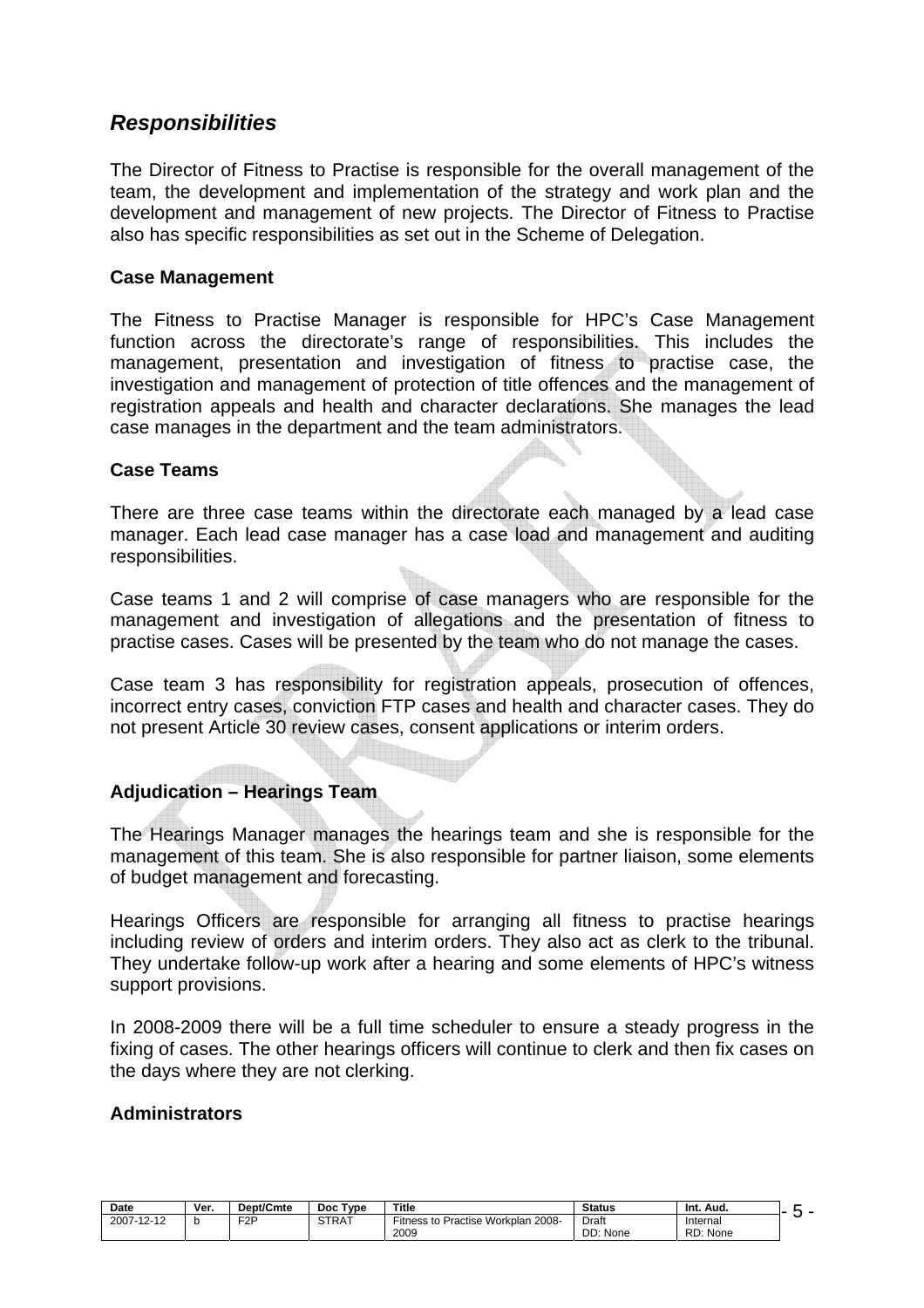The Team Administrators provides support to the department across all of its activities. This includes hearing preparation, some elements of the witness support provisions and maintenance of the fitness to practise alerts system

The PA to the Director of Fitness to Practise undertakes all diary management and secretarial duties for the Director. She is also responsible for the logging and tracking of all invoices to ensure that costs billed were incurred.

# **Fitness to Practise Activities 2008-2009**

There are four main processes which generate the majority of the department's work. This is outlined in the paragraphs below. There is also a number of supporting activities to ensure this work is done. In each area of work, we will continue to review, refine and improve existing processes

Fitness to Practise department activity for 2008-2009 is also summarised here.

# **1***. Fitness to Practise Allegations and Hearings Management*

Management of fitness to practise allegations and hearings will continue to be the biggest area of the departments work. Key areas of work in this area remain the improvement and refinement of existing processes and procedures, trends analysis, the fitness to practise annual report and risk management. We will also continue to work to ensure the processes and procedures are accessible and that all stakeholders are communicated with. We will also continue to review equality and diversity requirements as they relate to the work of the fitness to practise department. We will also work on implementing the requirements of the Safeguarding Vulnerable Groups and Protecting Vulnerable Groups Act and respond to consultations where appropriate.

We will also review our processes for hearing fixing so as to ensure resources are managed to their best effect. This includes questionnaires for panels, the production of a brochure specifically for witnesses and further refinement of our witness support material.

It is also important to manage resources effectively so as to ensure the increased demands on the department match capacity.

# **2***. Health and Character Declarations*

We will continue to work to improve and refine the processes by which HPC manages health and character declarations on admission, readmission and renewal to the register and self-referrals by registrants. We will work with the policy and standards department on the review of the health and character process which is on going from 2007-2008.

| <b>Date</b> | Ver. | Dept/Cmte        | Type<br><b>Doc</b> | Title                                           | <b>Status</b>     | Int.<br>Aud.         |  |
|-------------|------|------------------|--------------------|-------------------------------------------------|-------------------|----------------------|--|
| 2007-12-12  |      | F <sub>2</sub> P | <b>STRAT</b>       | Practise Workplan 2008-<br>Fitness to .<br>2009 | Draft<br>DD: None | Internal<br>RD: None |  |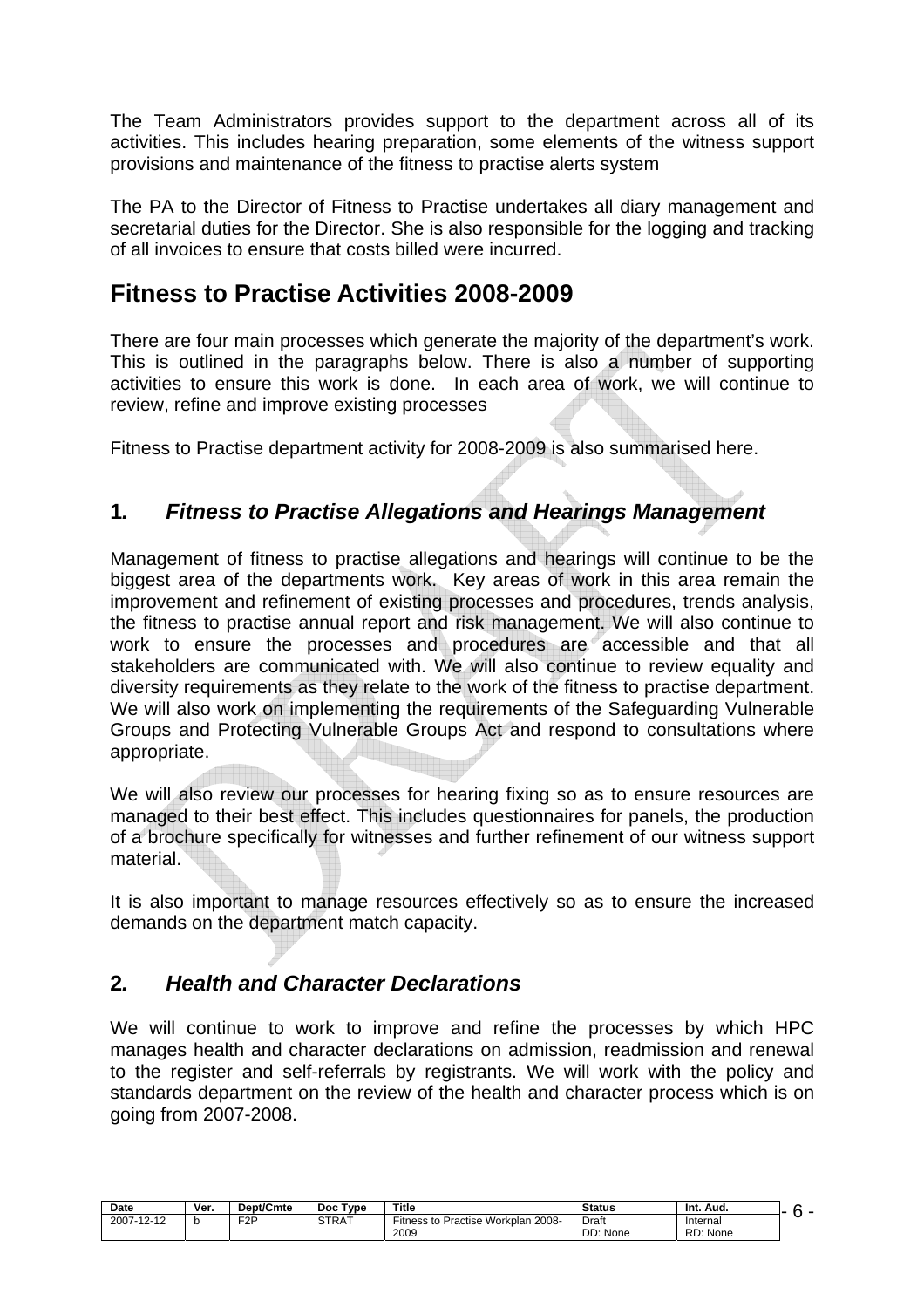# **3***. Prosecution of Offences*

• Article 39 of the Health Professions Order 2001 sets out offences that can be prosecuted under that order

We will continue to refine and review the process and procedure operated by the HPC.

# **4***. Registration Appeals*

The management of the registration appeals case load is the other key area of work in the fitness to practise department area. It is important to continue to ensure that this process is efficient and effective, ensuring documents are properly managed and where appropriate, cases are presented by case managers.

| <b>Date</b> | Ver. | Dept/Cmte | Type<br>Doc  | Title                                                               | <b>Status</b>     | Int.<br>Aud.         |  |
|-------------|------|-----------|--------------|---------------------------------------------------------------------|-------------------|----------------------|--|
| 2007-12-12  |      | F2P<br>-  | <b>STRAT</b> | Practise Workplan د<br>$- \cdot$<br>. 2008-<br>Fitness to L<br>2009 | Draft<br>DD: None | Internai<br>RD: None |  |
|             |      |           |              |                                                                     |                   |                      |  |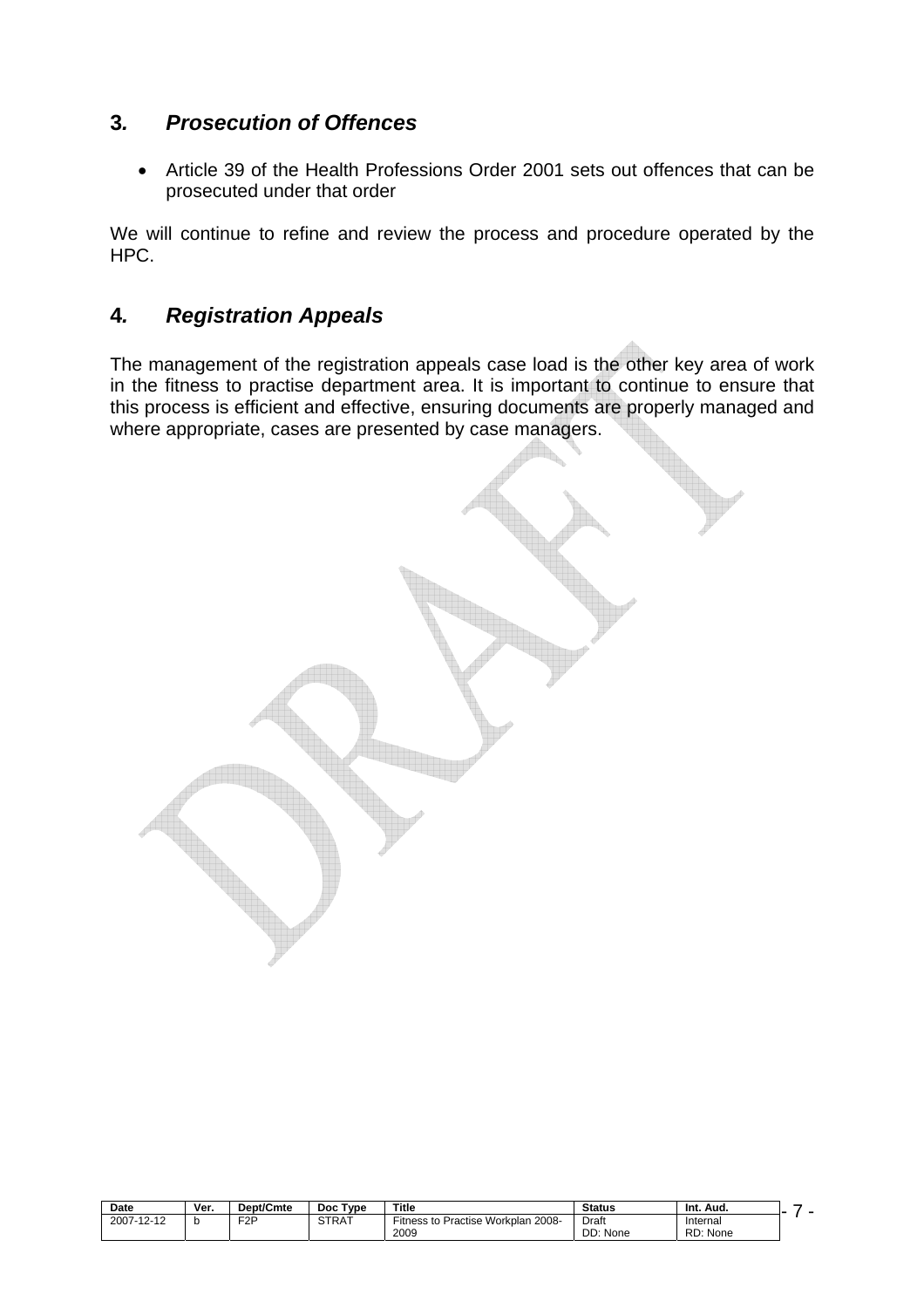# *Other Activities*

There are a number of other activities which support the processes operated by the Fitness to Practise department. The following paragraphs summarise these activities.

### **Publications**

A number of publications are produced by the fitness to practise team – ranging from the fitness to practise annual report and brochures explaining the processes, through to practice notes on sanctions, interim orders and allegations, and other documents such as those explaining the registration appeals process. These documents are updated and reviewed regularly.

## **Website**

The department is responsible for information provided on the HPC website regarding fitness to practise hearings as well as the information online about the fitness to practise and protection of title processes. In 2008-2009 we will review policies around information that is available on line.

## **Panel recruitment, selection and training**

In 2008-2009 the department will work with the Partner Manager to appoint and train new panel members, legal assessors and panel chairs.

Two review days will take place for Legal Assessors and Panel chairs. These review days are used to update legal assessors and panel chairs on regulatory law updates, provide feedback on CHRE learning points and look at ways to improve decision making. The department will lead in the training of all new panel members, including two day training sessions for all new panel members, and refresher training for 50% of our panel members. We will continue to send regular updates to all partners in the form of a newsletter on the work of the department and other relevant updates.

# **Information Technology**

We will continue to review the information technology we have in place to support the work of the department. We will also be involved in testing of new systems and LISA enhancements. This includes the FTP LISA statuses project (More information about this project can be found in the project management workplan).

#### **Committee Work**

The fitness to practise department works with a number of committees – including the three fitness to practice committees on fitness to practise issues and the Education and Training Committee with regards to the health and character process.

| Date       | Ver. | Dept/Cmte        | Tvpe<br>Doc. | Title                                                        | <b>Status</b>     | Aud.<br>-Int.        |  |
|------------|------|------------------|--------------|--------------------------------------------------------------|-------------------|----------------------|--|
| 2007-12-12 |      | F <sub>2</sub> P | <b>STRAT</b> | Practise Workplan<br>2008-<br><sup>∟</sup> itness to<br>2009 | Draft<br>DD: None | Internal<br>RD: None |  |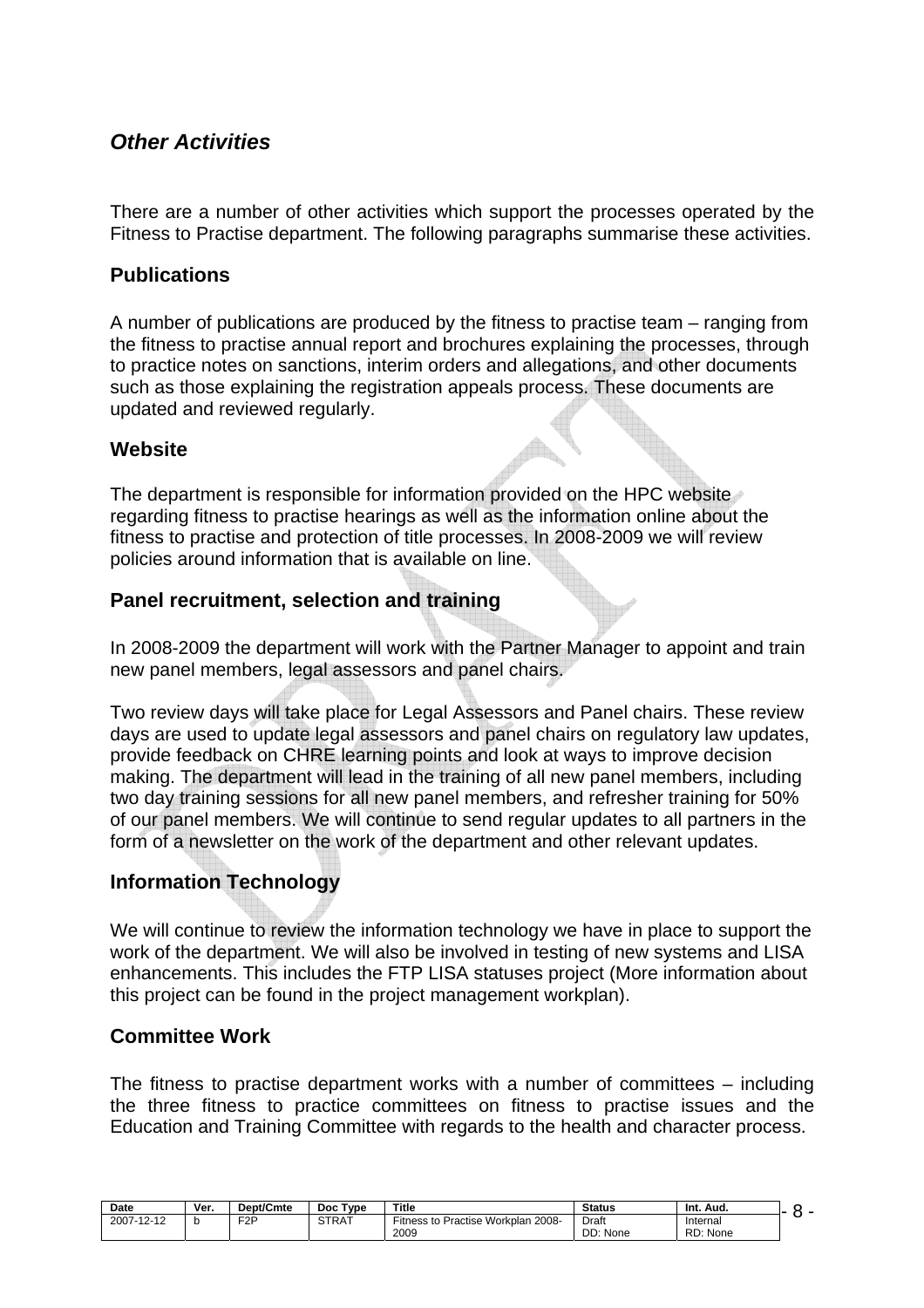#### **Liaison with stakeholders**

We will continue to work with all stakeholders (including employers of registrants) to improve understanding and accessibility and feedback trends that have arisen out of fitness to practise cases.

#### **Transfer of new professions**

We will work to ensure the effective and efficient handover of fitness to practise cases from the applied psychologists and ensure readiness for the planned transfer by the Department of Health and the Department of Business, Enterprise and Regulatory Reform (BERR) of the Hearing Aid Council to the remit of the HPC.

| Date       | Ver. | Dept/Cmte        | <b>Type</b><br>Doc | <b>Title</b>                                            | Status         | Aud.<br>-Int. |  |
|------------|------|------------------|--------------------|---------------------------------------------------------|----------------|---------------|--|
| 2007-12-12 |      | F <sub>2</sub> P | <b>STRAT</b>       | Practise Workplan<br>$- \cdot$<br>. 2008-<br>Fitness to | Draft<br>_____ | Internal      |  |
|            |      |                  |                    | 2009                                                    | DD: None       | RD: None      |  |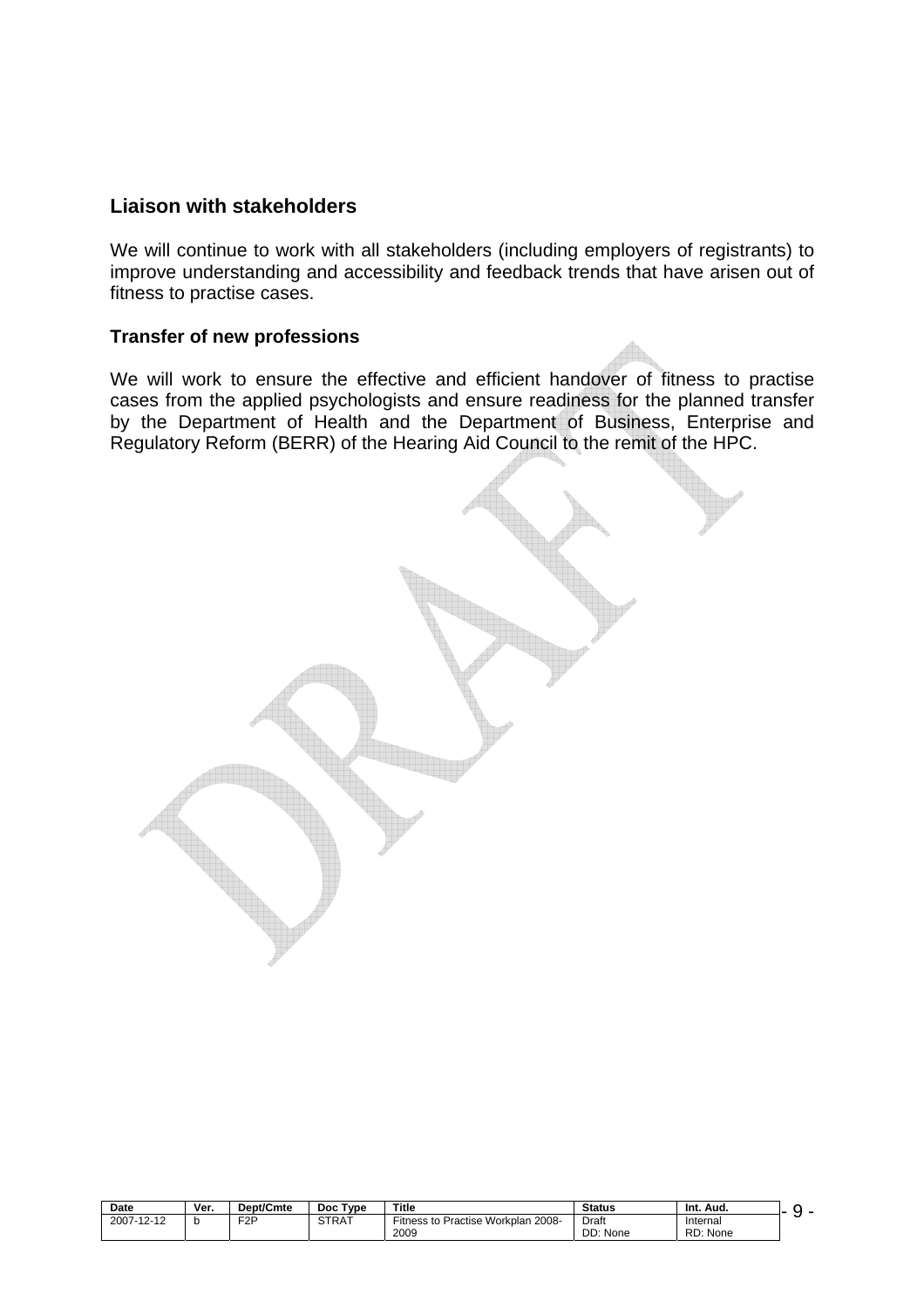# **Achieving the Fitness to Practise Department Objectives 2008-2009**

We have identified a number of objectives that will require action and completion in 2008-2009.

# *Fitness to Practise Objective - Improved accessibility, communication and information provision*

A key area of work for the fitness to practise department is ensuring that its policies, procedures and decisions are communicated in a clear, open and transparent fashion. To this end we will:

- 1. produce the Fitness to Practise annual report including analysis of statistics, decision making and case studies;
- 2. complete our equality and diversity action points;
- 3. refine and further develop the process for taking complaints over the telephone;
- 4. review and develop the witness support process;
- 5. provide feedback and learning points from fitness to practise cases (linked to the trends analysis;
- 6. continue to review all documentation produced by the fitness to practise department;
- 7. work with the communications department to provide key messages from the work of the fitness to practise department (including employer events and a greater contribution to the HPC newsletter) and;
- 8. work with professionals (including Council members) to improve FTP department understanding of the professions regulated by the HPC.

# *Fitness to Practise Objective –Consistent and effective decision making*

In order to ensure that decision making is consistent and effective we will undertake the following activities:

- 1. feedback learning points from CHRE learning points meetings to those involved in the fitness to practise process;
- 2. review and develop the indicative sanctions note;
- 3. closely monitor updates in regulatory law;
- 4. review days for legal assessors and panel chairs; and
- 5. train new panel members, panel chairs and legal assessors.

| Date       | Ver. | Dept/Cmte | Type<br>Doc  | Title                                        | <b>Status</b> | - Int.<br>Aud. |  |
|------------|------|-----------|--------------|----------------------------------------------|---------------|----------------|--|
| 2007-12-12 |      | EOD<br>-  | <b>STRAT</b> | Practise Workplan<br>$12008 -$<br>Fitness to | Draft         | Internal       |  |
|            |      |           |              | 2009                                         | DD: None      | RD: None       |  |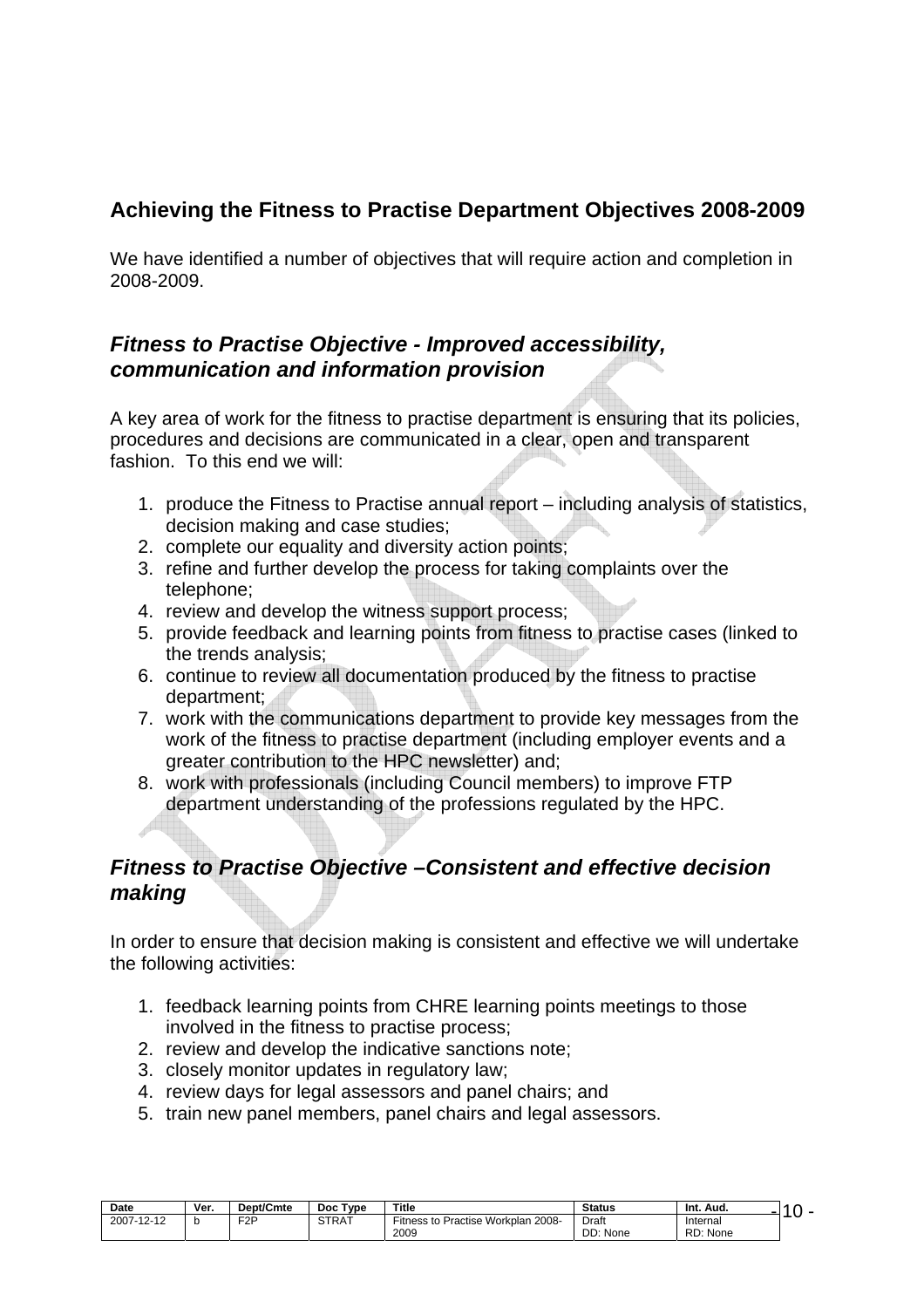# *Fitness to Practise Objective – Ensure processes and procedures are working to their best effect*

In order to ensure that the processes in place are working to their best effect we will:

- 1. continually review and refine all of our processes;
- 2. review the implementation of disposal of cases by consent and case directions
- 3. further develop how a case load is managed and implement risk assessment;
- 4. be involved in the transfer of new professions;
- 5. complete the review of the health and character process;
- 6. review our data protection and retention policies; and
- 7. undertake a review of our processes for organising hearings including hearings risk assessment.

# *Fitness to Practise Objective Effective management of resources*

To ensure that resources are used to their best effect we will:

- 1. ensure appropriate training and guidance material is provided to the fitness to practise team;
- 2. refine and further develop service level standards;
- 3. work with statisticians to refine the forecasting model (of cases, hearings and partners required)
- 4. continue to undertake risk assessment for fitness to practise cases;
- 5. review the reporting and usage capabilities of databases and systems used by the fitness to practise department;
- 6. work with the partners team on the process to appoint, reappoint and train panel members;
- 7. review how hearings are arranged and fixed (including the use of external venues);
- 8. ensure budgetary controls are in place to ensure the proper management of the fitness to practise budget;
- 9. further refine the model of investigation (including the further development of particulars) and implement risk assessment for fitness to practise cases; and
- 10. further develop systems for operational forecasting.

# *Fitness to Practise Objective Ensure effective management of risk*

The Fitness to Practise department manages a number of risks in relation to its functions. The key areas of risk in the fitness to practise area are as follows:

- 1. legal cost over-runs;
- 2. legal challenge to HPC operations;
- 3. exceptional tribunal costs;
- 4. witness non-attendance;

| <b>Date</b>                                                   | Ver. | Dept/Cmte | Type<br>Doc  | Title                                                      | <b>Status</b>     | Int. Aud |  |
|---------------------------------------------------------------|------|-----------|--------------|------------------------------------------------------------|-------------------|----------|--|
| 0007<br>$\overline{10}$<br>-241<br>$200$ $\sim$<br>. <u>.</u> |      | F2P<br>-  | <b>STRAT</b> | 2008-<br><b>Workplan</b><br>-<br>Practise<br>Fitness<br>tΟ | Draft             | Internal |  |
|                                                               |      |           |              | 2009                                                       | nn.<br>None<br>שט | RD: None |  |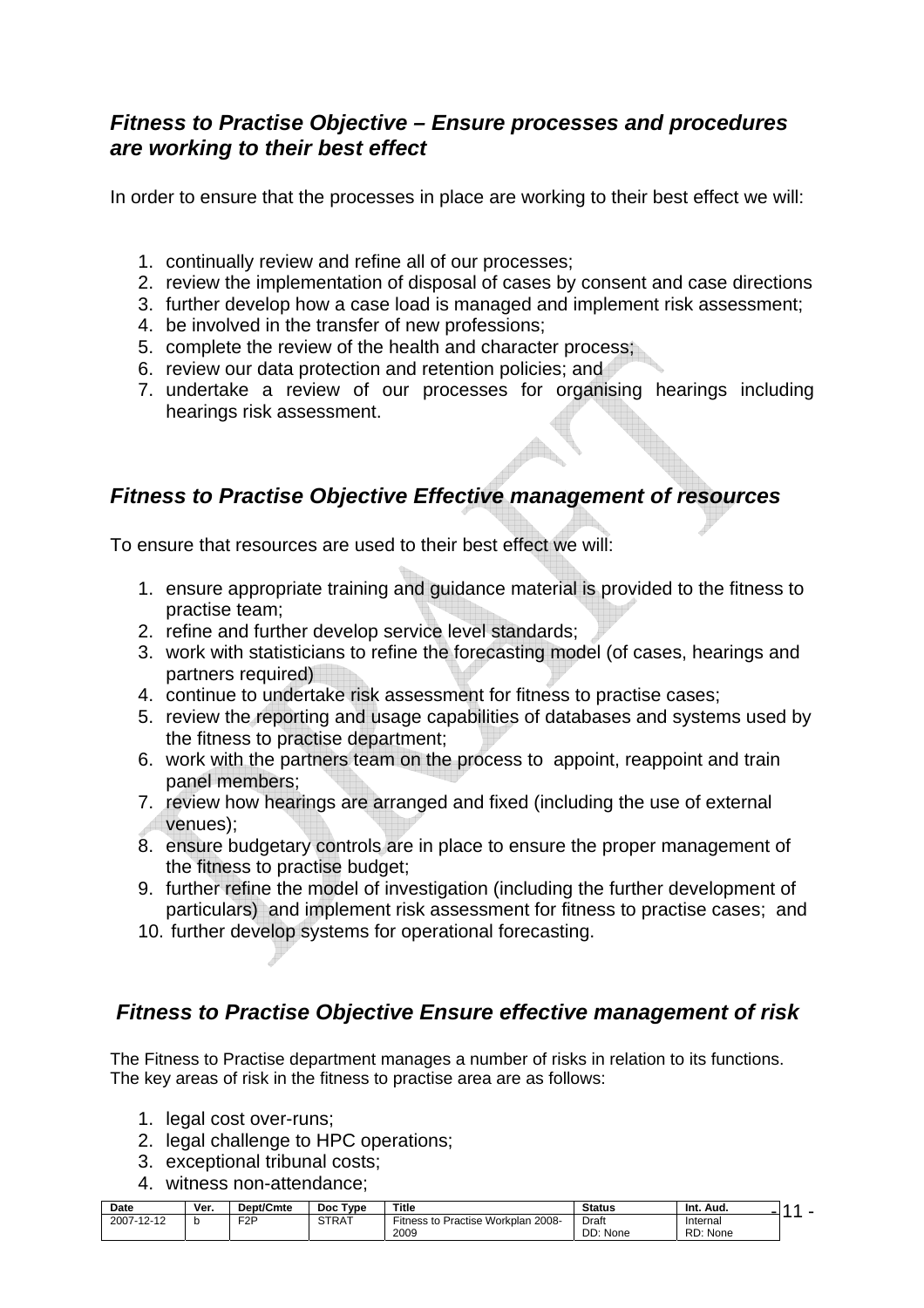- 5. physical assault by hearing attendees; and
- 6. registration appeals.

We will ensure appropriate measures are in place to mitigate against these risks.

# **2009 – 2010**

In 2009-2010 we will continue to build on and improve the work and processes that have begun previously and embed best practice within the department. This will also include reviewing the information technology that is in place to support the work of the department and on-boarding of new professions. We anticipate that as registrant numbers increase, we will need to create new case teams.

# *Equality and Diversity Impact Assessment*

We will complete the action points from the Equality and Diversity scheme relevant to the Fitness to Practise department. The Equality and Diversity action points relevant to the Fitness to Practise department are as follows:

- 1. Review practice notes in light of the changes to equality legislation. This includes revising the practice note on equal treatment;
- 2. Produce a practice note on disability to ensure that panels are informed about the law and requirements about reasonable adjustments;
- 3. Train our fitness to practise partners in issues pertinent to ensuring a faire hearing, including equality and diversity issues and evaluate the effectiveness of this;
- 4. Analyse demographic data and present the findings to the fitness to practise forum;
- 5. Review the way in which we schedule hearings so as to ensure that we identify and accommodate any additional needs at an early stage;
- 6. Establish a policy around the handling and purchasing of religious books

We will ensure that as we complete our work plan and review the policies and procedures that are in place, we will ensure we will take into account any issues that could have an adverse impact and mitigate against this.

We will continue to aim to improve accessibility to the fitness to practise process. This can be particularly seen by the process by which we can take statements of complaint over the telephone.

| Date       | Ver. | Dept/Cmte        | Type<br>Doc  | Title                                                      | <b>Status</b> | Int.<br>Aud |  |
|------------|------|------------------|--------------|------------------------------------------------------------|---------------|-------------|--|
| 2007-12-12 |      | F <sub>2</sub> P | <b>STRAT</b> | Workplan<br>2008-<br>$- \cdot$<br>Practise<br>Fitness to r | Draft         | Internal    |  |
|            |      |                  |              | 2009                                                       | DD: None      | RD: None    |  |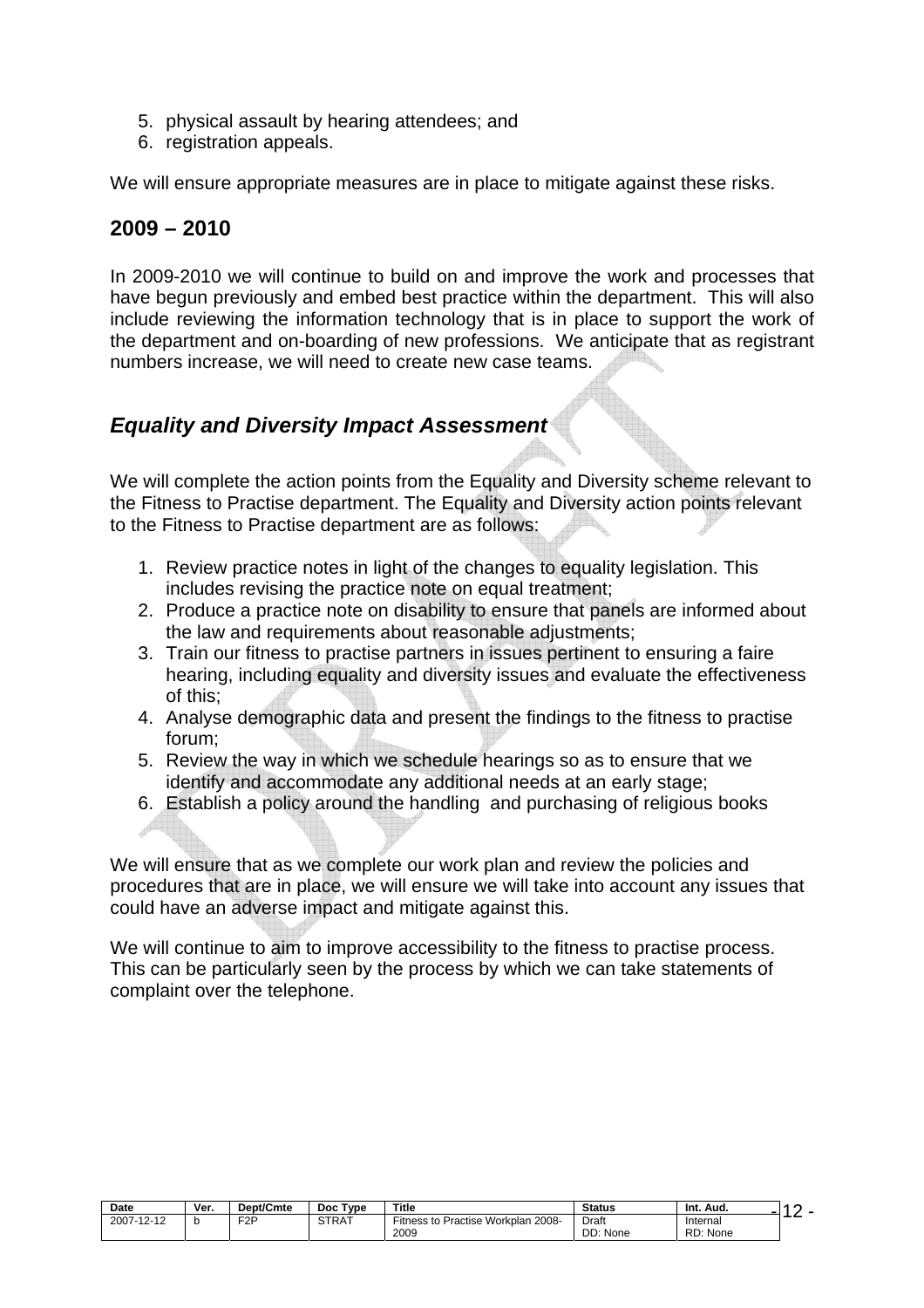# **Appendix 1:**

# **Fitness to Practise Activities Table 2008-2009**

The table below sets out the fitness to practise department's timetable in achieving the tasks set out in the work plan above.

Also provided is the fitness to practise forecast for 2008-2009



| Date       | Ver. | Dept/Cmte        | <b>Type</b><br>Doc. | <b>Title</b>                          | <b>Status</b> | Int.<br>Aud. |  |
|------------|------|------------------|---------------------|---------------------------------------|---------------|--------------|--|
| 2007-12-12 |      | F <sub>2</sub> P | STRAT               | Fitness to Practise Workplan<br>2008- | Draft         | Internal     |  |
|            |      |                  |                     | 2009                                  | DD: None      | RD: None     |  |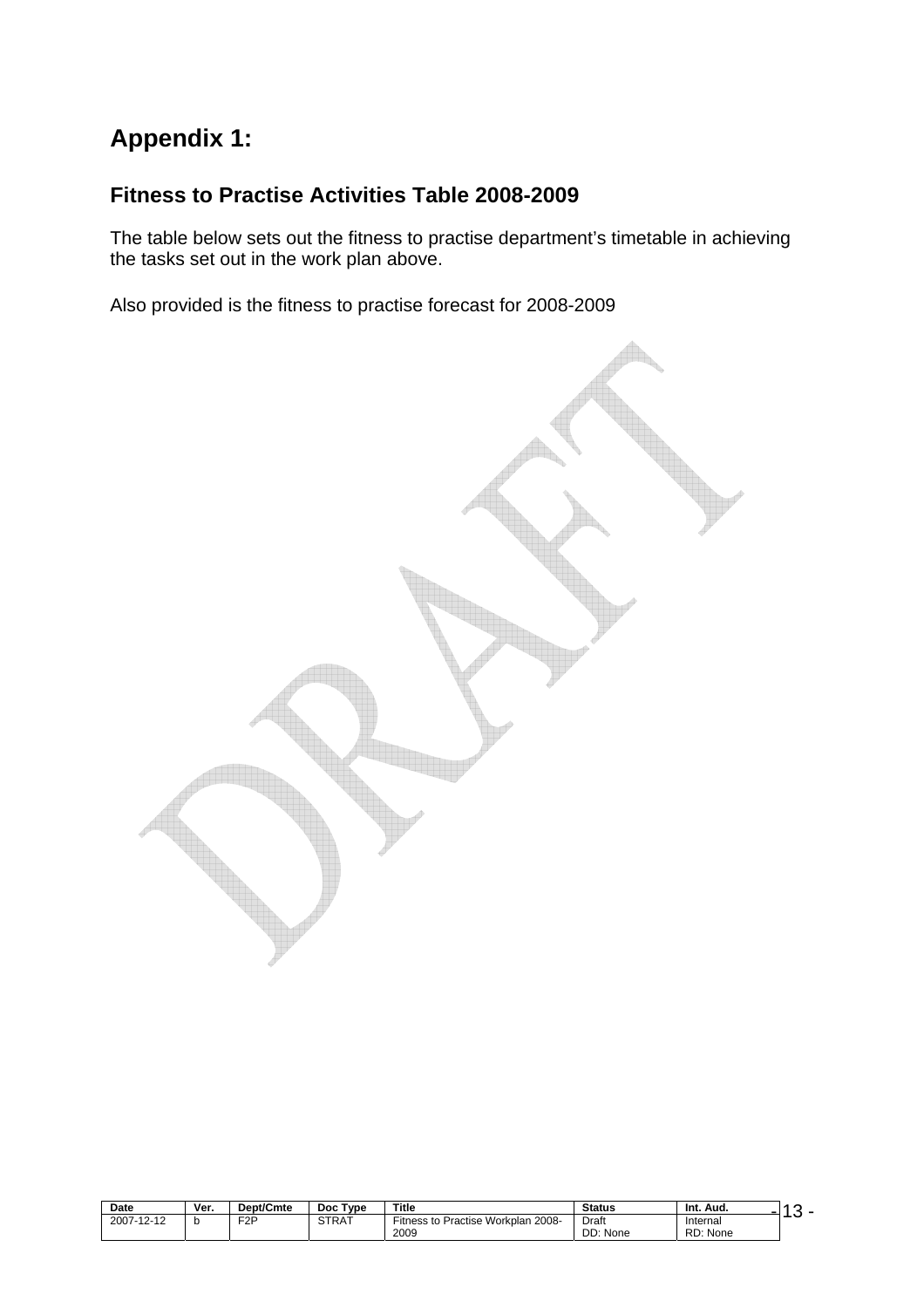# **Accessibility, Communication and Information Provision**

#### **Key: KJ=Kelly Johnson ES=Eve Seall, AA=Alison Abodarham YH=Yasmin Hussain**

| <b>Activities</b>                                           | <b>Rationale</b>     |                                            |                    | <b>Dependencies/Other</b>         |                      | <b>HPC Objective</b> | <b>Start Date</b>              | <b>Completion</b> | <b>FTP</b>                   |
|-------------------------------------------------------------|----------------------|--------------------------------------------|--------------------|-----------------------------------|----------------------|----------------------|--------------------------------|-------------------|------------------------------|
|                                                             |                      |                                            | <b>Departments</b> |                                   |                      |                      |                                | <b>Date</b>       | <b>Employee</b>              |
| <b>Fitness to Practise Annual</b>                           |                      | Requirement of the                         | involvement        | Employee Time                     | Improve              |                      | January 2009                   | April 2009 - FTP  | involvement                  |
| Report                                                      | Order                |                                            |                    |                                   |                      |                      |                                | Committees to     | KJ/ES/AA                     |
|                                                             |                      |                                            |                    | Communications                    | Influence            |                      |                                | approve           |                              |
|                                                             |                      |                                            |                    |                                   | Promote              |                      |                                |                   | <b>Lead Case</b><br>Managers |
| Collect, collate and review                                 |                      |                                            |                    |                                   |                      |                      |                                |                   |                              |
| demographic data                                            |                      | To effectively monitor                     |                    | Day-to-day operations             | Improve              |                      | April 2007                     | Ongoing           | KJ/ES/Lead                   |
| Equality and diversity                                      |                      | and audit processes                        |                    | IT (to make necessary             |                      |                      | (ongoing area of<br>work)      |                   | Case Managers,<br>Team       |
|                                                             |                      |                                            |                    | changes to systems)               |                      |                      |                                |                   | Administrators               |
|                                                             |                      |                                            |                    |                                   |                      |                      |                                |                   |                              |
|                                                             |                      |                                            |                    | Response from<br>complainants and |                      |                      |                                |                   |                              |
|                                                             |                      |                                            | registrants        |                                   |                      |                      |                                |                   |                              |
| Witness Support review and                                  | <b>Best practice</b> |                                            |                    | Day-to-day operations             | Improve              |                      |                                |                   |                              |
| refinement                                                  | Fairness             |                                            |                    | Communications                    | Promote              |                      | Collation of<br>questionnaires | Ongoing           |                              |
| <b>Production of Brochure</b>                               |                      |                                            |                    |                                   |                      |                      | began in                       |                   |                              |
|                                                             |                      |                                            |                    |                                   |                      |                      | October 2006                   |                   |                              |
| <b>Trends Analysis and</b><br><b>Feedback from Messages</b> | Consistency          |                                            |                    | Day-to-day operations             | Improve              |                      | Ongoing                        | Ongoing           | KJ                           |
|                                                             |                      | Reduce number of                           |                    |                                   |                      |                      |                                |                   |                              |
| <b>Statistical Analysis</b>                                 | cases                |                                            |                    | Communications                    | Influence            |                      |                                |                   |                              |
|                                                             |                      |                                            | Department         |                                   | Promote              |                      |                                |                   |                              |
| Communication with                                          | Stakeholder          |                                            |                    | Day-to-day operations             |                      |                      |                                |                   |                              |
| Employers                                                   | engagement           |                                            |                    |                                   | Improve              |                      | Ongoing                        | Ongoing           | <b>KJ</b>                    |
|                                                             |                      |                                            | Department         | Communications                    | Influence            |                      |                                |                   | Communications               |
|                                                             |                      |                                            |                    |                                   |                      |                      |                                |                   |                              |
|                                                             |                      |                                            |                    |                                   | Promote              |                      |                                |                   |                              |
| <b>Date</b><br>Dept/Cmte<br>Ver.                            | Doc Type             | <b>Title</b>                               |                    | <b>Status</b>                     | Int. Aud.            |                      |                                |                   | 14                           |
| F2P<br>2007-12-12<br>$\mathsf{b}$                           | <b>STRAT</b>         | Fitness to Practise Workplan 2008-<br>2009 |                    | Draft<br>DD: None                 | Internal<br>RD: None |                      |                                |                   |                              |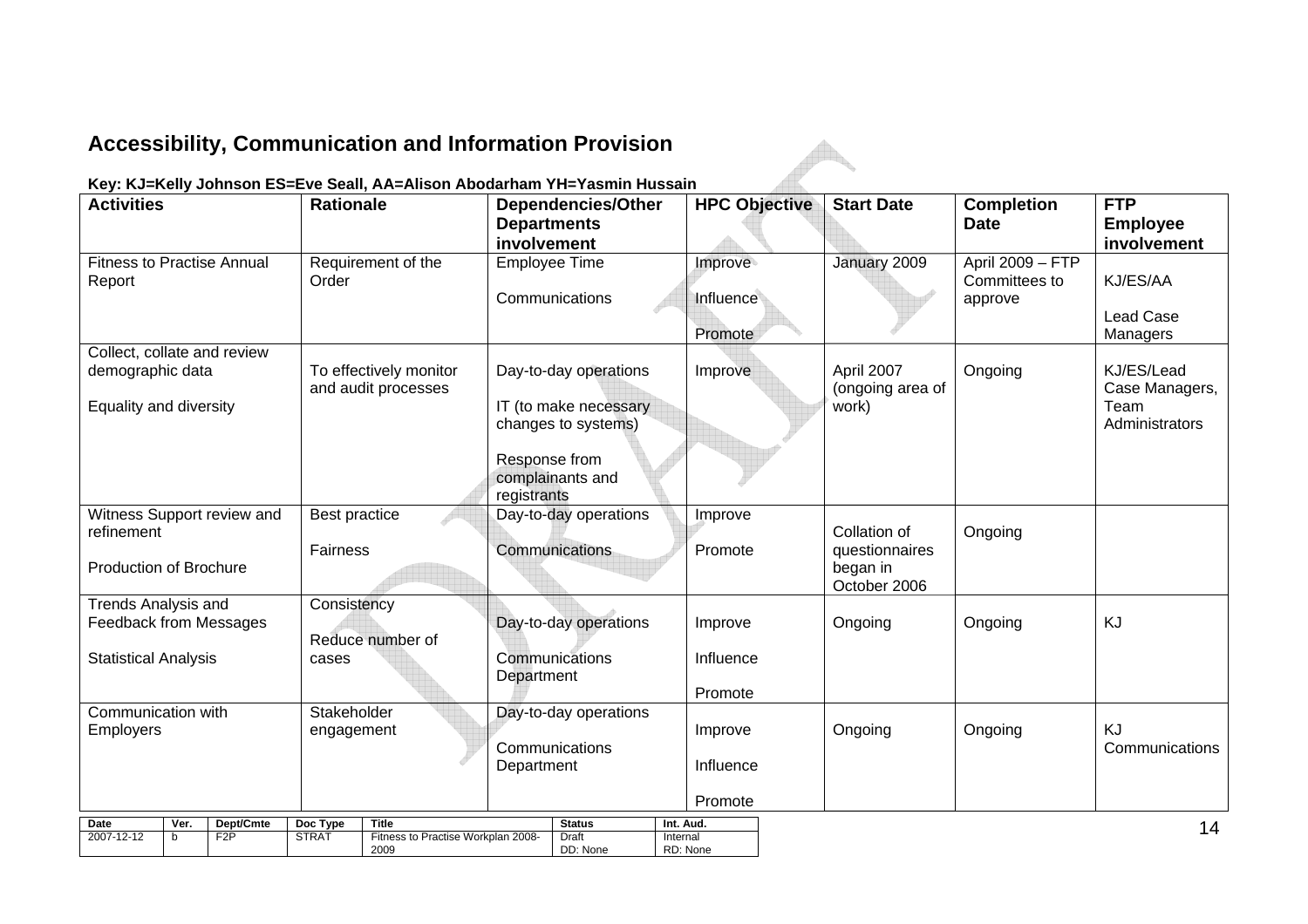| Implement the requirements<br>of SVG and PVG | Legislative requirement | Legislative timetable | Improve | Ongoing | Ongoing | KJ/ES/Lead<br>Case |
|----------------------------------------------|-------------------------|-----------------------|---------|---------|---------|--------------------|
|                                              |                         | All Departments       |         |         |         | managers/AA        |
|                                              |                         | Day to day operations |         |         |         |                    |
|                                              |                         |                       |         |         |         |                    |

| Date       | Ver. | <b>Dept/Cmte</b> | Type<br><b>Doc</b> | Title                                         | <b>Status</b>     | Int.<br>Aud.         |
|------------|------|------------------|--------------------|-----------------------------------------------|-------------------|----------------------|
| 2007-12-12 | v    | F2P              | <b>STRAT</b>       | Practise Workplan 2008-<br>Fitness to<br>2009 | Draft<br>DD: None | Internal<br>RD: None |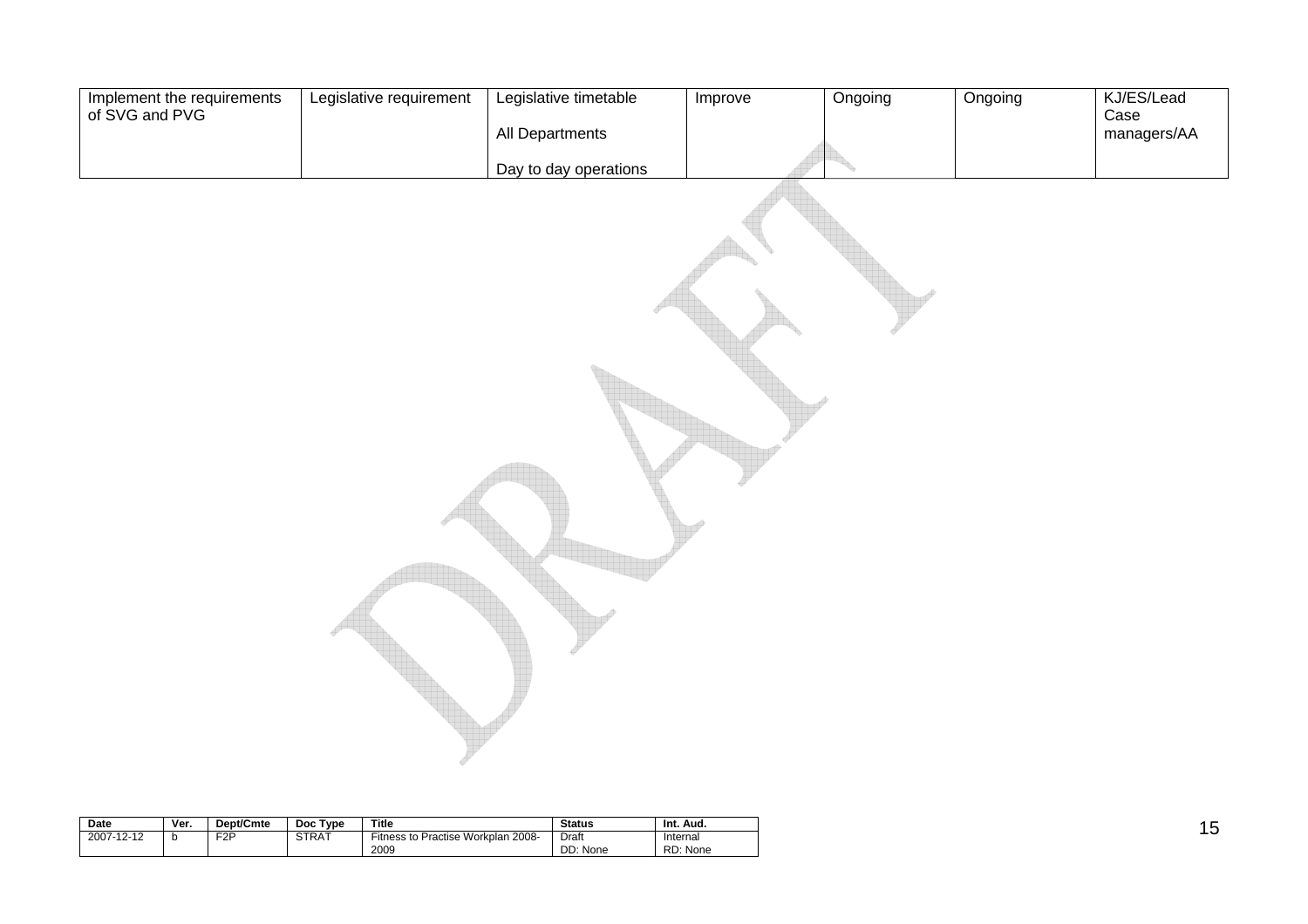# **Decision Making**

| <b>Activities</b>                              | <b>Rationale</b>         | <b>Dependencies/Other</b><br><b>Departments</b><br>involvement | <b>HPC Objective</b> | <b>Start Date</b> | <b>Completion</b><br><b>Date</b> | Lead    |
|------------------------------------------------|--------------------------|----------------------------------------------------------------|----------------------|-------------------|----------------------------------|---------|
| <b>CHRE</b> learning points                    | Best practice            | Day-to-day operations                                          | Improve              | Ongoing           | Ongoing                          | KJ      |
| Trends Analysis in Fitness to                  |                          |                                                                |                      |                   |                                  |         |
| Practise and Health and                        | Improved consistency     | Day-to-day operations                                          | Improve              | Ongoing           | Ongoing                          | KJ      |
| Character processes, and in                    |                          |                                                                |                      |                   |                                  |         |
| equality and diversity as it relates<br>to FTP | Feedback to stakeholders |                                                                |                      |                   |                                  |         |
|                                                | Best practice            |                                                                |                      |                   |                                  |         |
| <b>Review Indicative Sanctions Note</b>        | Regulatory Law updates   |                                                                |                      |                   |                                  |         |
|                                                | frequent                 | <b>CHRE</b>                                                    | Improve              | May 2007          | September                        | KJ      |
|                                                |                          |                                                                |                      |                   | 2007                             |         |
| Updates in regulatory law                      | Best practice            |                                                                | Influence            |                   |                                  |         |
| Review days for legal assessors                | Dissemination of         |                                                                |                      |                   |                                  |         |
| and panel chairs                               | information              | HR (Partners)                                                  | Improve              | Review day for    | Ongoing                          | KJ      |
|                                                |                          |                                                                |                      | 2008 scheduled    |                                  | ES      |
| Newsletter for partners                        | Improved decision Making |                                                                | Influence            | for June          |                                  | AA      |
|                                                |                          |                                                                |                      |                   |                                  | Yasmin  |
|                                                | <b>Best Practice</b>     |                                                                | Promote              |                   |                                  | Hussain |

| Date       | Ver. | <b>Dept/Cmte</b> | Type<br><b>Doc</b> | <b>Title</b>                                  | <b>Status</b>     | Int. Aud.            |
|------------|------|------------------|--------------------|-----------------------------------------------|-------------------|----------------------|
| 2007-12-12 | .U   | F <sub>2</sub> P | STRAT              | Fitness to Practise Workplan<br>2008-<br>2009 | Draft<br>DD: None | Internal<br>RD: None |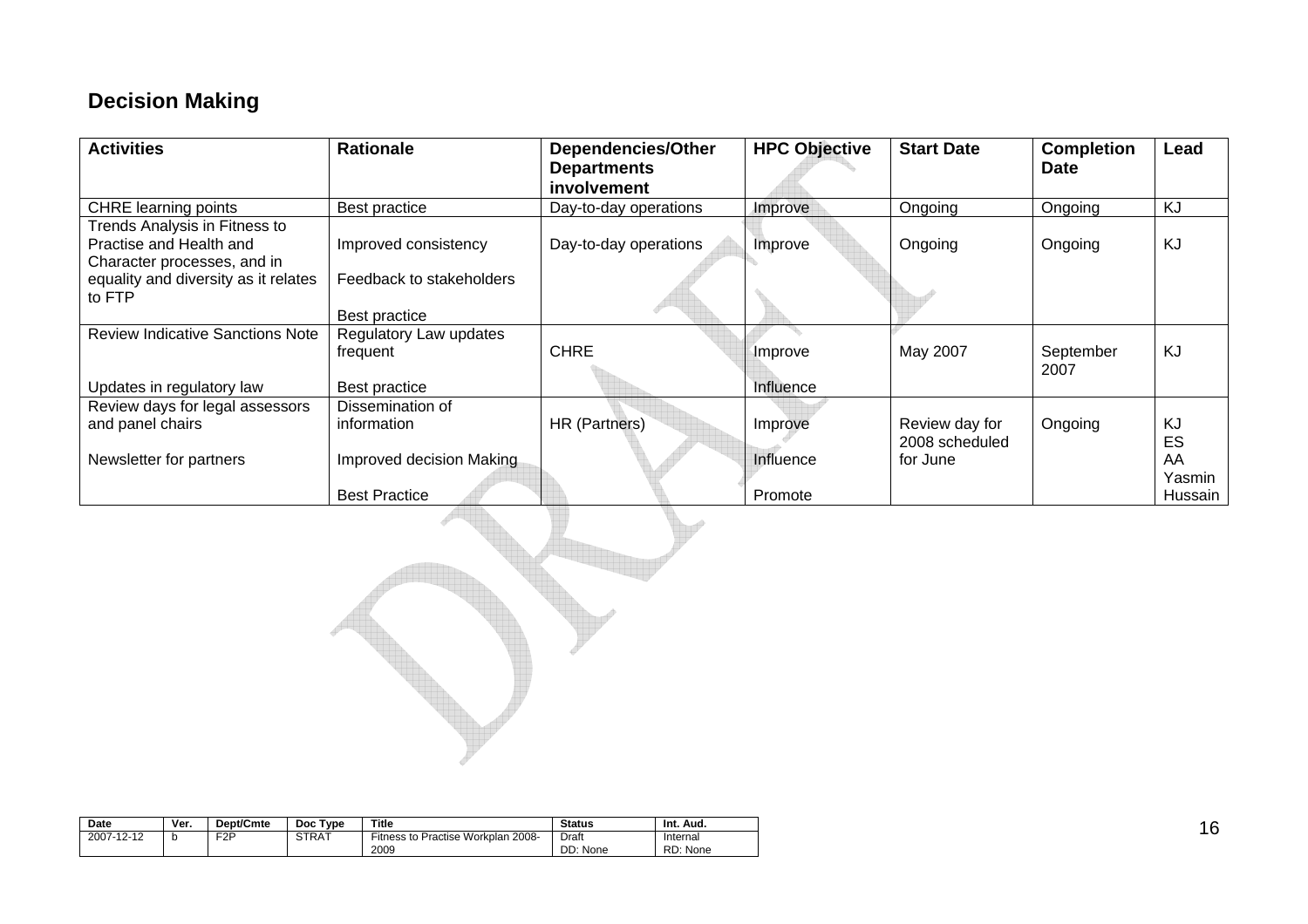# **Processes and Procedures**

| <b>Activities</b>                                                                           | <b>Rationale</b>                                                          | <b>Dependencies/Other</b><br><b>Departments</b><br>involvement             | <b>HPC Objective</b>            | <b>Start Date</b>            | <b>Completion</b><br><b>Date</b>                | Lead                                         |
|---------------------------------------------------------------------------------------------|---------------------------------------------------------------------------|----------------------------------------------------------------------------|---------------------------------|------------------------------|-------------------------------------------------|----------------------------------------------|
| Implement recommendations of<br>the H&C review, provide<br>guidance for education providers | Process in place for two<br>vears<br>Recommendations of<br><b>Bichard</b> | Day-to-day operations<br><b>Policy and Standards</b><br><b>White Paper</b> | Improve<br>Influence<br>Promote | March 2008<br>(paper to ETC) | Consultation<br>and key<br>decisions by<br>2009 | <b>KJ</b><br><b>ES</b><br>Michael<br>Guthrie |
| <b>Continual Review Prosecution of</b><br><b>Offences</b>                                   | Ensure processes are<br>effective and efficient                           | Day-to-day operations                                                      | Improve                         | Ongoing                      | Ongoing                                         | <b>KJ</b><br>ES<br>Lead<br>Case<br>Managers  |
| Review of FTP Processes -<br>including implementation of<br>consent and case directions.    | Best practice                                                             | Day-to-day operations                                                      | Improve                         | Ongoing                      | Ongoing                                         | KJ<br>ES                                     |



| <b>Date</b> | Ver. | Dept/Cmte        | <b>Type</b><br><b>Doc</b> | Title                                      | <b>Status</b>     | Int.<br>Aud.         |
|-------------|------|------------------|---------------------------|--------------------------------------------|-------------------|----------------------|
| 2007-12-12  | b    | F <sub>2</sub> P | STRAT                     | Fitness to Practise Workplan 2008-<br>2009 | Draft<br>DD: None | Internal<br>RD: None |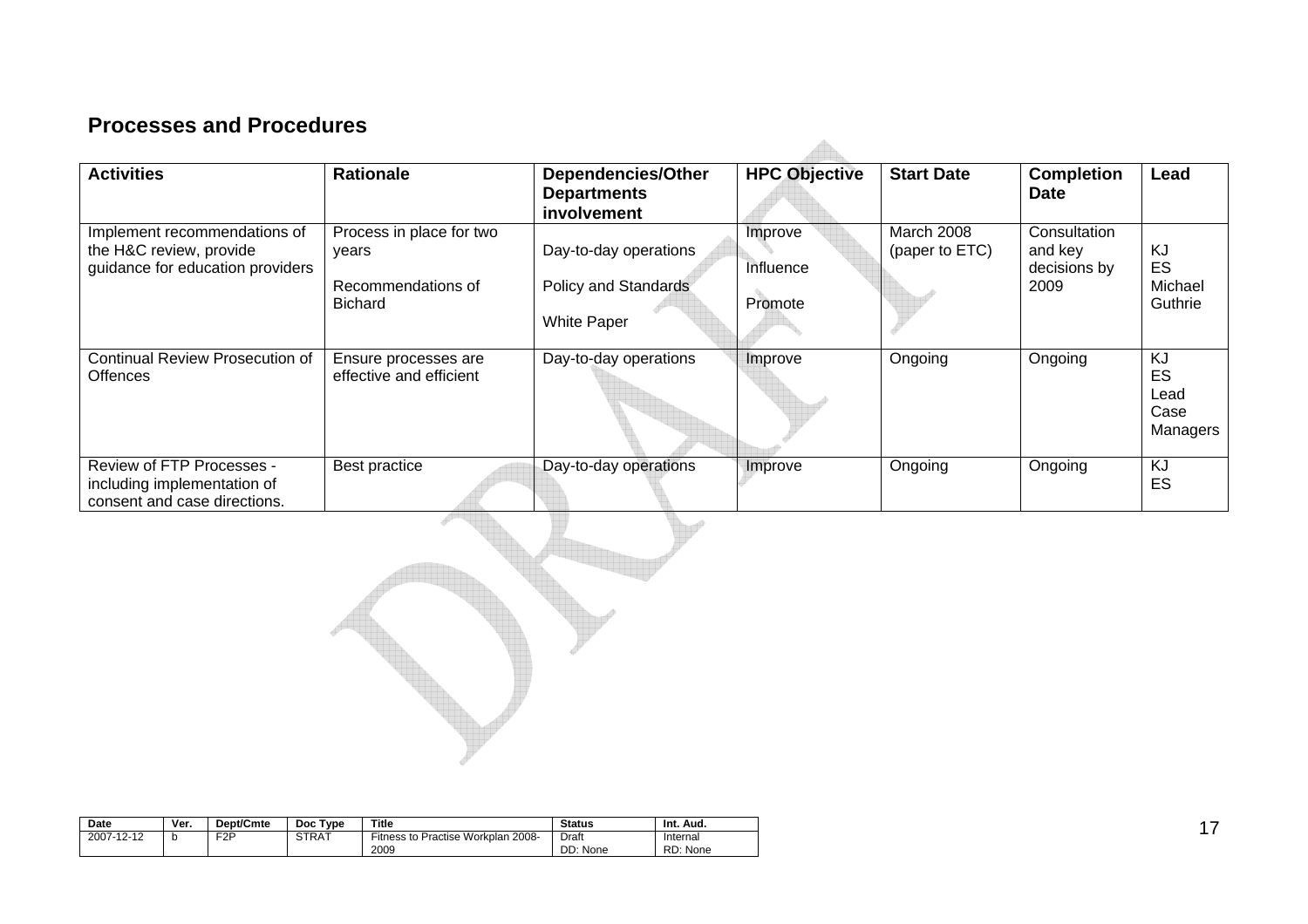# **Resources**

| <b>Activities</b>                                                               | <b>Rationale</b>                       | <b>Dependencies/Other</b><br><b>Departments</b><br>involvement | <b>HPC Objective</b> | <b>Start Date</b> | <b>Completion</b><br><b>Date</b> | Lead                   |
|---------------------------------------------------------------------------------|----------------------------------------|----------------------------------------------------------------|----------------------|-------------------|----------------------------------|------------------------|
| Training FTP Team                                                               | Effective management of<br>resources   | Day-to-day operations                                          | Improve              | Ongoing           | Ongoing                          | KJ                     |
| <b>Risk Assessment</b>                                                          | Effective management of<br>cases       |                                                                | Improve              | Ongoing           | Ongoing                          | Case<br>Managers<br>ES |
| <b>Information Technology</b>                                                   | Essential for management<br>of process |                                                                | Improve              | Ongoing           | Ongoing                          | ES                     |
| <b>LISA Statuses Project</b><br><b>LISA Testing</b><br>Finance System Upgrade   | Effective management of<br>resources   | $\overline{\mathsf{I}\mathsf{T}}$<br>Projects                  | Improve              | Ongoing           | Ongoing                          | <b>ALL</b>             |
| Partner Training, reappointment<br>and appointment<br><b>Partner Newsletter</b> | Essential to the process               | <b>Human Resources</b><br>(Partners)                           | Improve              | April 2007        | <b>July 2007</b>                 | KJ<br>YΗ<br>AA<br>ES   |
| Arrangements for hearing fixing                                                 | Effective management of<br>resources   | Day-to-day operations                                          | Improve              | Ongoing           | Ongoing                          | AA                     |
| <b>Operational Forecasting</b>                                                  | All rationale set out above            |                                                                | Improve              | Ongoing           | Ongoing                          | <b>KJ</b>              |

| <b>Date</b> | Ver. | Dept/Cmte        | <b>Type</b><br>Doc. | <b>Title</b>                               | <b>Status</b>     | Int.<br>Aud.         |
|-------------|------|------------------|---------------------|--------------------------------------------|-------------------|----------------------|
| 2007-12-12  |      | F <sub>2</sub> P | <b>STRAT</b>        | Fitness to Practise Workplan 2008-<br>2009 | Draft<br>DD: None | Internal<br>RD: None |